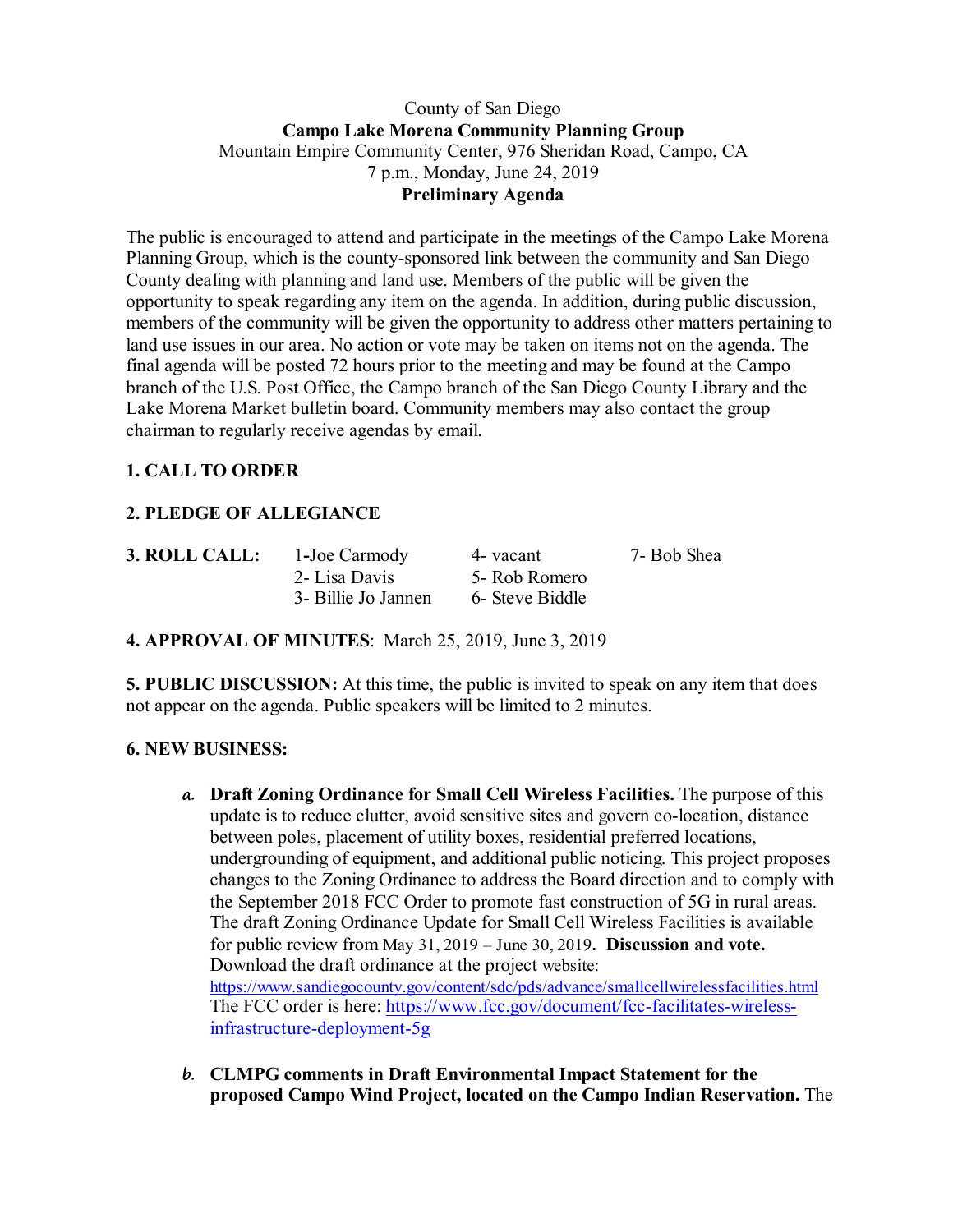project's 60 turbines, which are approximately twice the size of the existing (Kumeyaay Wind) array, will be distributed throughout the southern spur of the reservation, down to the U.S.-Mexico border. It also borders both Campo and Boulevard. Full documents are posted at www.campowind.com. July 8 is the comment deadline. All members of the public may comment independently, or propose topics this evening for the planning group letter. **Discussion and vote.**

**c. Bob Shea has new information about unsafe power lines in Lake Morena Village**, for which a letter might be required. **Discussion and vote.**

## **7. OLD BUSINESS:**

- **a. Solar Projects Subcommittee report: Co-Chairman Rob Romero.** Update of committee membership. **Discussion and vote.**
- **b. Standing subcommittee reports (no action):** Groundwater, Rob Romero; Sewer and Septic, Joe Carmody; Community Economic Impacts, Steve Biddle; Traffic and Public Safety, Bob Shea.
- **c. Chairman's Report:** Billie Jo Jannen

## **8. CORRESPONDENCE AND ANNOUNCEMENTS**

- **a. The Star Ranch vesting and landscape architecture maps** are available, both at meetings and by appointment with the CLMPG chairman. Staff has delayed release of the EIR until it can figure out what type of greenhouse gas analysis large projects should include**.** The ranch was offered for sale in an announcement sent out in late November. The Back Country Land Trust and several co-investors are negotiating to buy it. **The proposed plan is still in play and is part of the property offering, but will be abandoned if purchased by trust entities.**
- **b. We have received updated plans for the proposed 17-acre industrial solar application at 1827 Lake Morena Drive.** They are available, both at regular meetings and by appointment with the CLMPG chairman or Solar Subcommittee chairmen. Please contact Solar Subcommittee co-chair **Rob Romero** or **Joe Carmody** to participate in formulating community responses.
- **c. Board of Supervisors hearing date for the Otay Ranch Village 14 and Planning Areas 16/19 General Plan Amendment (GPA) is set for June 26, 2019 at 9 a.m.** This project reaches from Spring Valley into Jamul planning area, and can be expected to impact Highway 94 heavily. **Forwarded to group.** Project page here: https://www.sandiegocounty.gov/pds/ceqa/OtayRanchVillage14.html.
- **d. June 6 agenda and May 2 minutes for Boulevard Community Planning Group**, from Chairman Donna Tisdale. **Forwarded to group.**